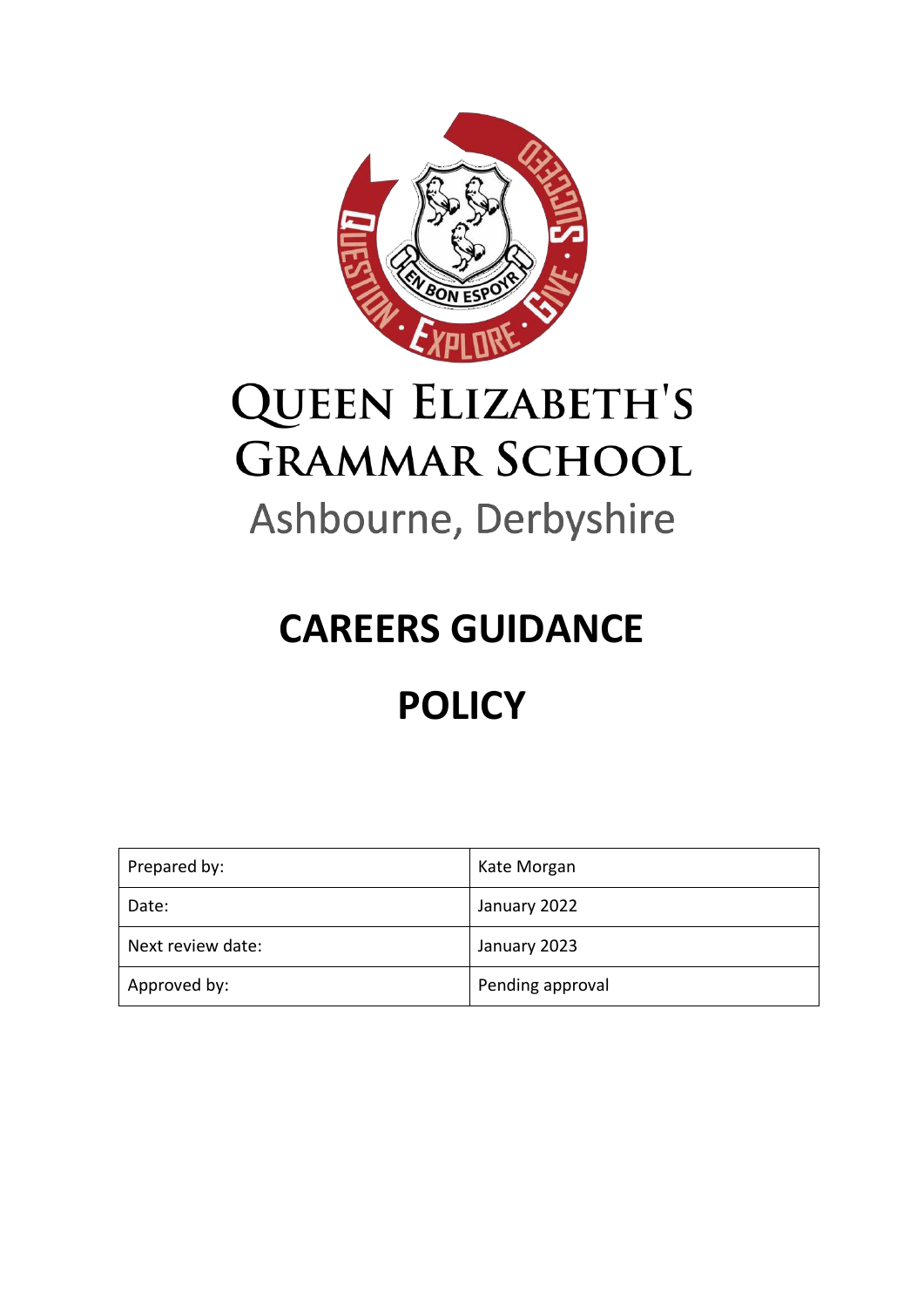#### **Careers Guidance**

At QEGS we strive to ensure that all students leave school prepared for life in modern Britain. Careers guidance and work-related learning clearly have a significant part to play in achieving this objective.

This document seeks to outline the key objectives for careers education at QEGS and details the delivery of this aspect of the curriculum and how we seek to measure our success.

#### **Aims**

Careers education is seen as a vital enabling factor to ensure that the school achieves its objective of improving educational outcomes. It is well reported that improving aspirations can enhance performance. In addition, careers education is an integral part of personal development, and we seek to help students develop their self-awareness and determination via this aspect of the curriculum.

The school will secure independent and impartial careers guidance advice. This may take many different forms, including information evenings, outside speakers careers fairs, meetings with mentors, transition meetings for vulnerable and SEN pupils and advice given on work experience programmes as well as face-to-face interviews with an independent adviser.

The school will quality assure careers guidance, including that offered independently, to ensure that pupils are receiving advice that is impartial and is relevant to their needs, and will raise any concerns that might emerge in good time with advisers.

The school will provide a range of careers activities, including work-related learning and work experience (for all Year 10 pupils and for Sixth Form students).

The school works with a range of other schools, further education and higher education providers, and work-based training and apprenticeship providers in order to ensure that pupils have access to a range of options at each stage of their education. The school also accepts pupils from other schools into its Sixth Form. Please see our 'Access Statement' available on the website for further information.

The school will enable all students to learn about careers, their learning and the world of work so that they can manage their own development and make life decisions and choices. The goal is to ensure all students are inspired and motivated to fulfil their potential.

All students will be inspired to develop their employability skills to assist in their career aspirations.

#### **Delivery**

#### *See Action plan for details of timing of activities*

Learning materials will be selected on the basis of effectiveness and paid for when necessary. All learning materials will be delivered in a differentiated way and cover a variety of learning styles.